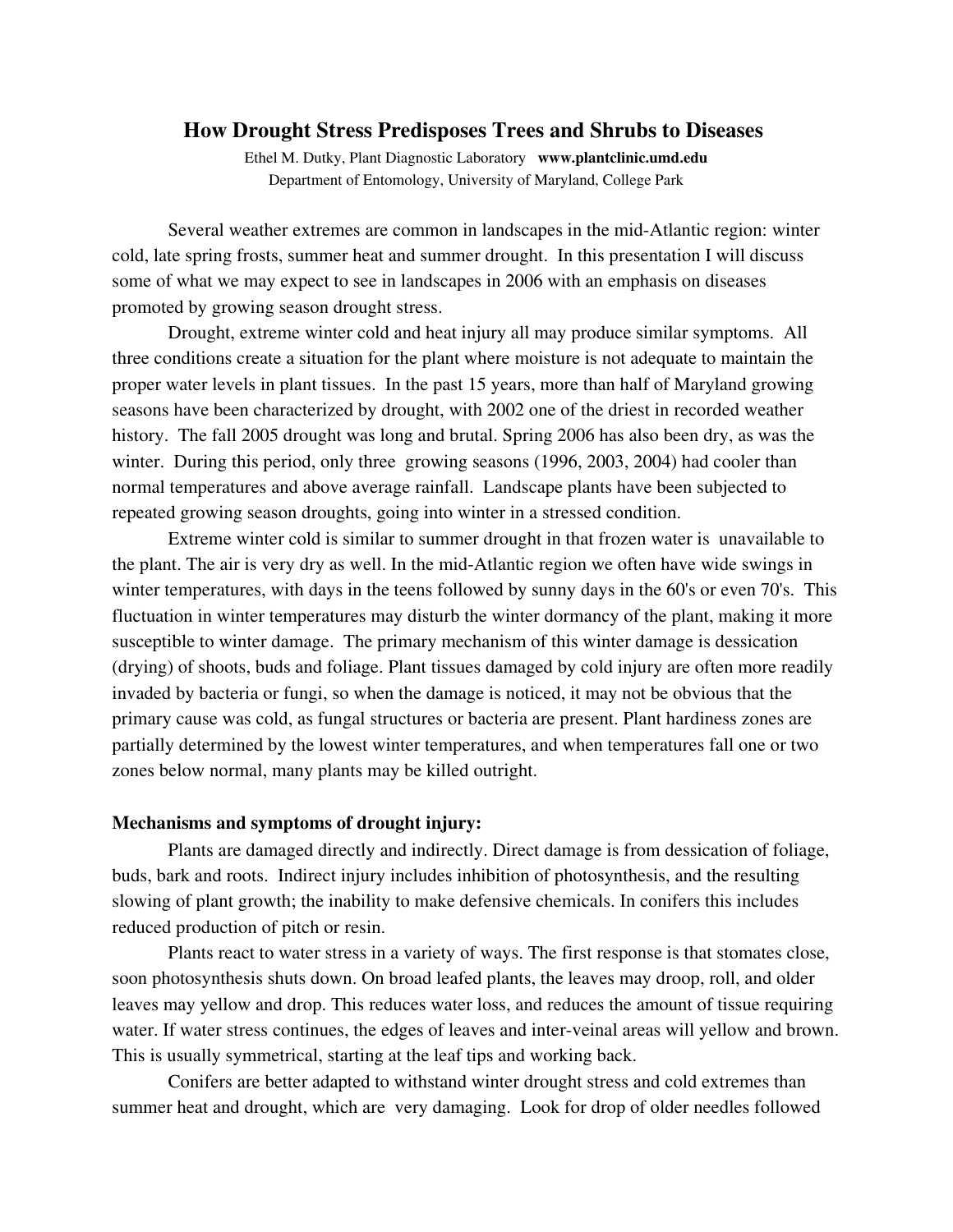by browning of needle tips. If the drought continues, even current season needles will droop, gradually yellow, then brown. Needle length and twig growth may be reduced. Many conifers also exhibit resinous bleeding cankers on large branches and main trunks.

As the drought becomes more prolonged, shoots dry out and die from the tips back. Eventually the entire plant wilts, becomes crisp and dry, and does not respond to irrigation. At this point, the plant may die or be so damaged that it has lost ornamental usefulness.

## PLANTS AT INCREASED RISK

Scout key plants at greatest risk of drought damage.

Plants in the first year following transplant (installation) are at highest risk. Any plant in a difficult site (where soil has poor water retention: for example compacted clay soils, or sites with limited space) will be at increased risk. Plants with poor root systems, such as from nematodes, mechanical damage from construction, root feeding insects (root weevils) or disease (*Phytophthora* root rot, black root rot) will be less able to withstand drought stress. Shallow rooted plants are more likely to be killed by prolonged drought.

Established plants have a larger root system, and so are better able to withstand short droughts, but may be damaged by extended droughts.

| azaleas                                               | Eastern white pine, <i>Pinus strobus</i>  |
|-------------------------------------------------------|-------------------------------------------|
| rhododendrons                                         | Eastern flowering dogwood, Cornus florida |
| ash, <i>Fraxinus</i> spp.                             | Kousa dogwood, Cornus kousa               |
| tulip poplar, Liriodendron tulipifera (yellow         | Norway maple, Acer platinoides            |
| leaves, leaf drop)                                    | Japanese maple, A. palmatum               |
| sweet gum, <i>Liquidambar</i> spp.                    | horse chestnut, Aesculus spp.             |
| Skimmia, Skimmia japonica                             | Canadian hemlock, Tsuga canadensis        |
| Stewartia, Stewartia spp.                             | Franklin tree, Franklinia alatamaha       |
| English ivy, Hedera helix                             | ornamental plums, Prunus cerasifera       |
| flowering cherries, <i>Prunus</i> species and hybrids |                                           |

#### Table 1. Plants that are **intolerant** of drought stress.

Select "tough" plants for difficult sites. A difficult site is one where drought stress will be more severe because of site orientation (south facing slopes, heat reflected from pavement or buildings), soil characteristics (sandy, gravelly, or heavy compacted clay) or restricted soil area (containers, traffic islands).

Table 2. Stress tolerant trees and shrubs.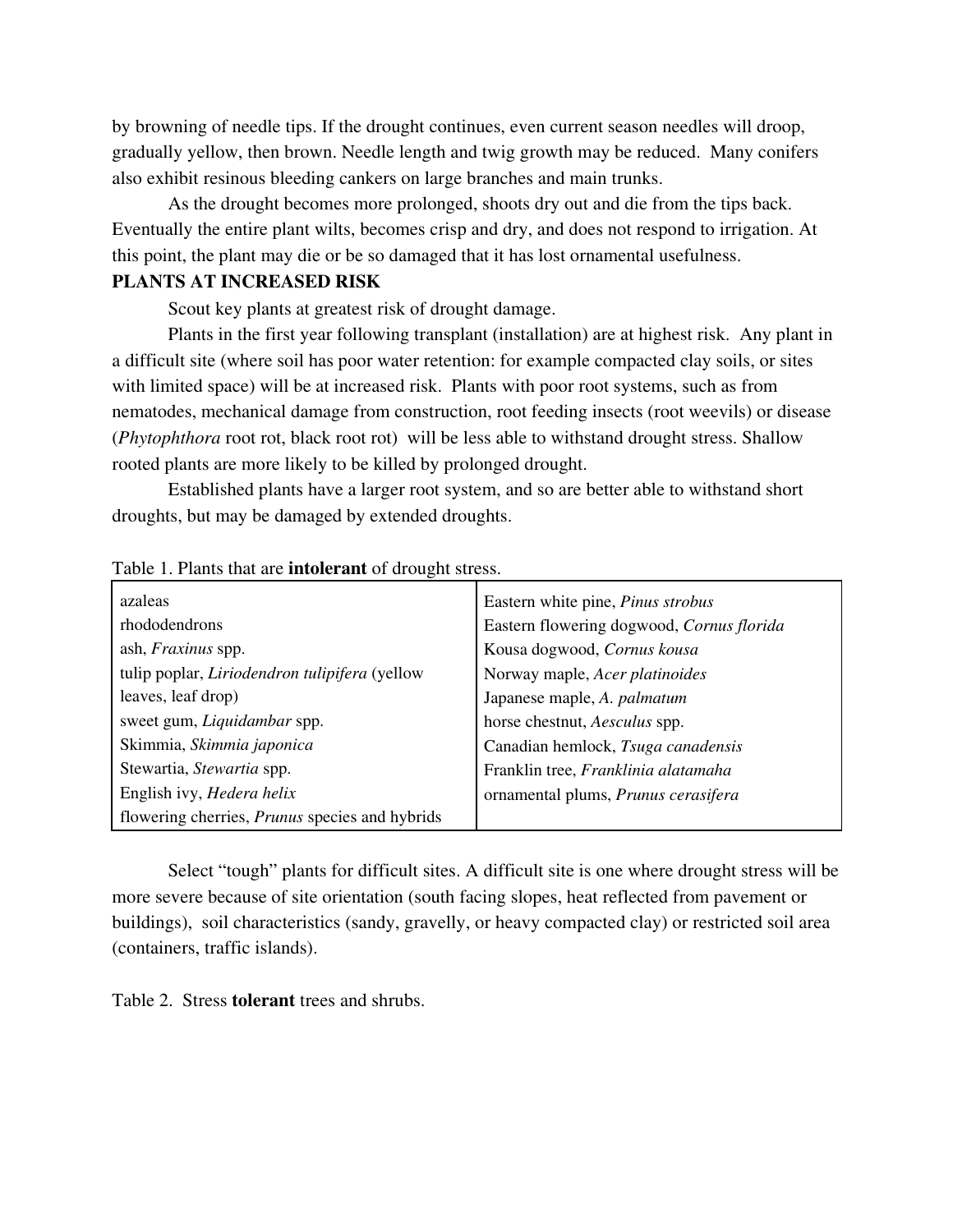| Amur cork tree, Phellodendron<br>amurense | serviceberry, Amelanchier spp.<br>Turkish filbert, Corylus colurna | pin oak, Quercus palustris<br>white oak, Quercus alba |
|-------------------------------------------|--------------------------------------------------------------------|-------------------------------------------------------|
| Amur maple, Acer ginnala                  | ginkgo, Ginkgo biloba                                              | <b>Conifers:</b>                                      |
| Amur privet, Ligustrum amurense           | glossy abelia, Abelia x grandiflora                                | Adams needle, Yucca spp.                              |
| Anthony Waterer spiraea, Spiraea          | golden raintree, Koelreuteria                                      | Atlas cedar, Cedrus atlantica                         |
| x bumalda 'Anthony Waterer'               | paniculata                                                         | yews, Taxus spp.                                      |
| barberry, <i>Berberis</i> spp.            | holly (most), <i>llex</i> spp.                                     | Eastern red cedar, <i>Juniperus</i>                   |
| bayberry, Myrica pensylvanica             | ironwood, Ostrya virgiana                                          | virginiana                                            |
| bearberry, <i>Arctostaphylos uva-ursi</i> | Japanese pagoda tree, Sophora                                      | Pfitzer juniper, most junipers                        |
| birch (gray), Betula populifolia          | japonica                                                           | Japanese black pine, Pinus                            |
| blackhaw viburnum, Viburnum               | Japanese tree lilac, Syringa                                       | thunbergii                                            |
| prunifolium                               | reticulata                                                         | Mugo pine, Pinus mugo                                 |
| bush cinquefoil, Potentilla fruticosa     | Japanese zelkova, Zelkova serrata                                  | Scotch pine, Pinus sylvestris                         |
| chaste tree, Vitex negundo                | red maple, <i>Acer rubrum</i>                                      | Norway spruce, <i>Picea abies</i>                     |
| common witchhazel, Hamamelis              | Tatarian maple, Acer tataricum                                     | Colorado blue spruce, Picea                           |
| virginiana                                | trident maple, Acer buergeranum                                    | pungens                                               |
| most crabapples, Malus spp.               | mimosa, Albizia julibrissin                                        | Serbian spruce, Picea omorika                         |

# DISEASES PROMOTED BY DROUGHT:

Drought stress promotes diseases through several different mechanisms. It may alter the plant's physiology, making it more susceptible. It may reduce the ability of the plant to produce defensive chemicals or to "out grow" the disease. More severe drought stress causes physical injury to tissues through drying; damaged tissues are then easily invaded by otherwise "weak" pathogens. Drought can make the plant more attractive to the insect vectors of some diseases. Specific examples:

*Armillaria* root rot, due to physiological changes in the stressed tree which stimulate the *Armillaria* fungus to shift into aggressive growth mode, and hasten death of the tree.

Dutch elm disease, because drought stressed trees become much more attractive to elm bark beetles (the vector fro the fungus), actually attracting them to lay eggs in the tree.

Pine wilt nematode, because drought stressed pines cannot make resin which may protect from "beetle maturation feeding" infection; and because drought stressed trees attract the long horned pine sawyer beetle vector to lay eggs in the tree (another opportunity for infection).

*Verticillium* wilt, because drought stress inhibits the tree's ability to "wall off" the fungus. This allows the fungus to invade more of the wood. Drought stress increases symptom expression. Infected trees will exhibit much more severe symptoms following drought stress.

Many canker fungi appear to require that the tree be stressed in order for disease to occur. In many cases this is a complex situation where both drought stress as a pre-disposer and wet conditions to allow infection are required. Some example include *Botryosphaeria* cankers (redbud, apple, rhododendron, many others); *Cytospora* canker of conifers (spruce); *Cytospora*